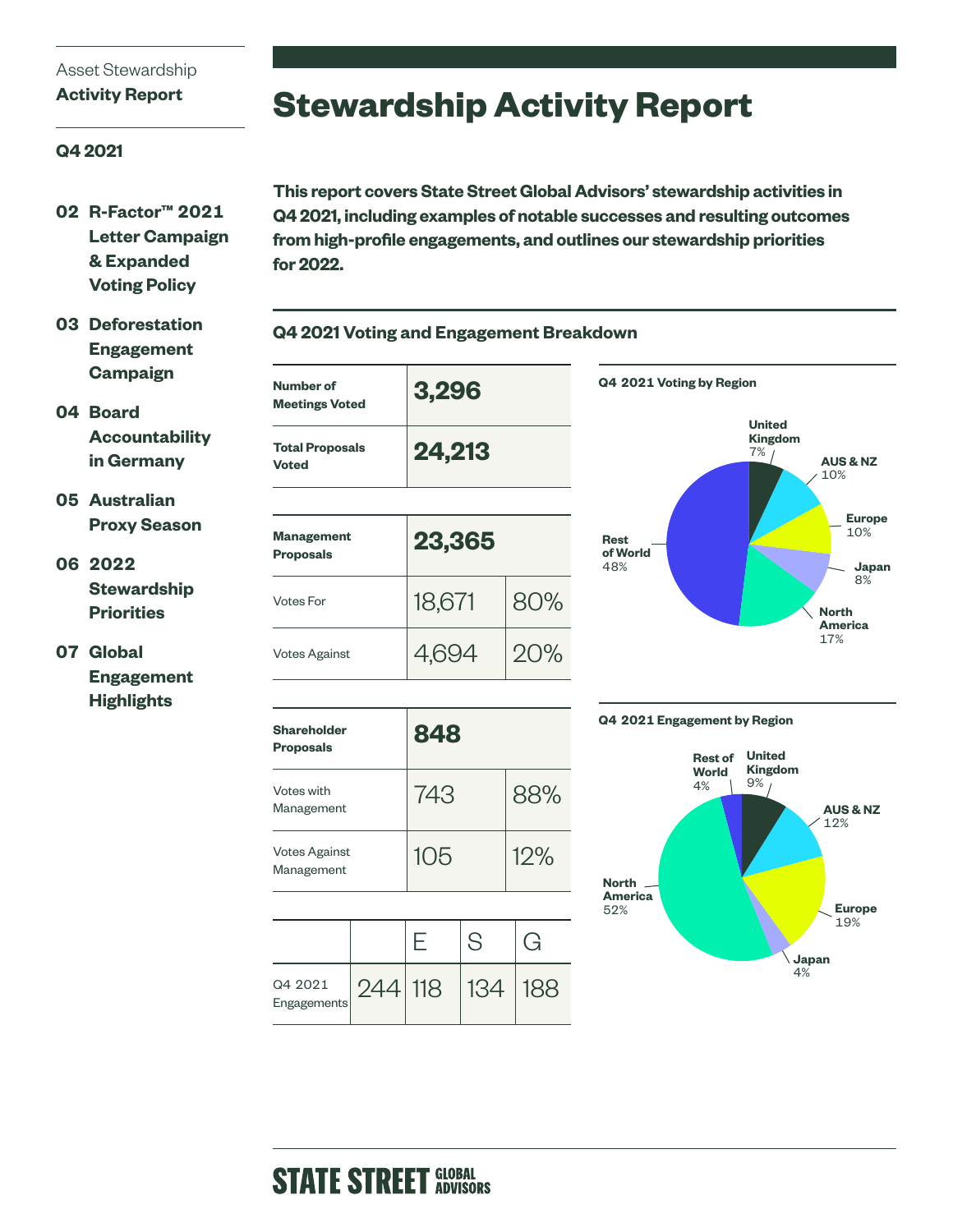# **R-Factor™ 2021 Letter Campaign & Expanded Voting Policy**

As responsible stewards, we believe in the importance of effective ESG risk management and oversight. Consistent with this perspective, we have continued to make R-Factor™, our proprietary ESG scoring system, central to our stewardship efforts. R-Factor™ encourages companies to manage and disclose material, industry-specific ESG risks and opportunities, thereby reducing investment risk across our own portfolio and the broader market. In 2020, we started taking voting action against board members at companies in major market indices that were "laggards" (i.e. in the lowest 10% in their industries) based on their R-Factor™ scores and could not effectively articulate how they planned to improve their score.

In 2022, we will expand our voting screen to include those companies that have been consistently underperforming their peers on their R-Factor scores for multiple years, and may take voting action unless we see meaningful change. In November 2021, we sent letters to the boards of 21 consistently underperforming companies, notifying them of their low R-Factor™ score and our voting and engagement intentions in 2022. We have held several meaningful engagements, and welcome the continued opportunity to understand how these companies intend to enhance their disclosure and risk management efforts and integrate sustainability into their long-term strategies.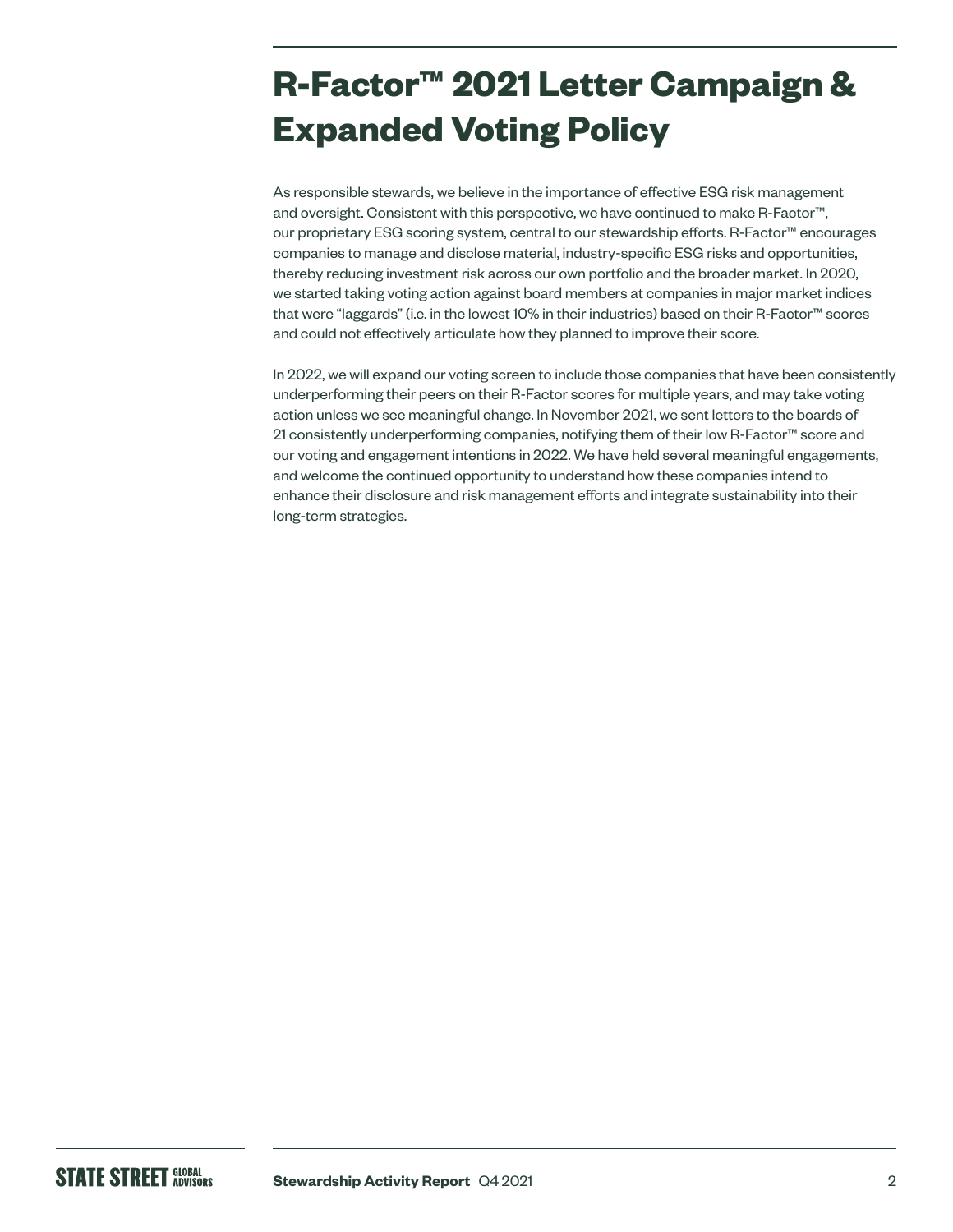# **Engagement Campaign: Addressing Deforestation Risk in Supply Chains**

Deforestation is a major driver of biodiversity loss and climate change and has significant environmental, social and financial implications for companies and investors. At State Street Global Advisors, we believe that global deforestation — namely its direct linkage to biodiversity loss and climate change — presents a risk to companies with material exposure to deforestation in their supply chains and investments, and should be disclosed and managed like any other business risk.

In 2021, we initiated a series of targeted engagements with our investee companies with direct exposure to deforestation in their supply chains. We engaged 15 of our significant holdings in the Food & Beverage and Consumer Goods sectors, due to their usage or production of the core commodities and activities responsible for the majority of agriculture-related deforestation. This includes, but is not limited to, cattle, palm oil, cocoa, leather, rubber, soy, timber and mining. Our objective was to learn more about how these companies exercise oversight of their supply chains and how they are managing the various material risks stemming from deforestation.

As a result, we identified the key challenges that companies face and some potential best practices adopted to identify and address deforestation risks across supply chains. In 2022, the Asset Stewardship team will publish a paper detailing our perspectives on addressing deforestation risk and further insights from the campaign.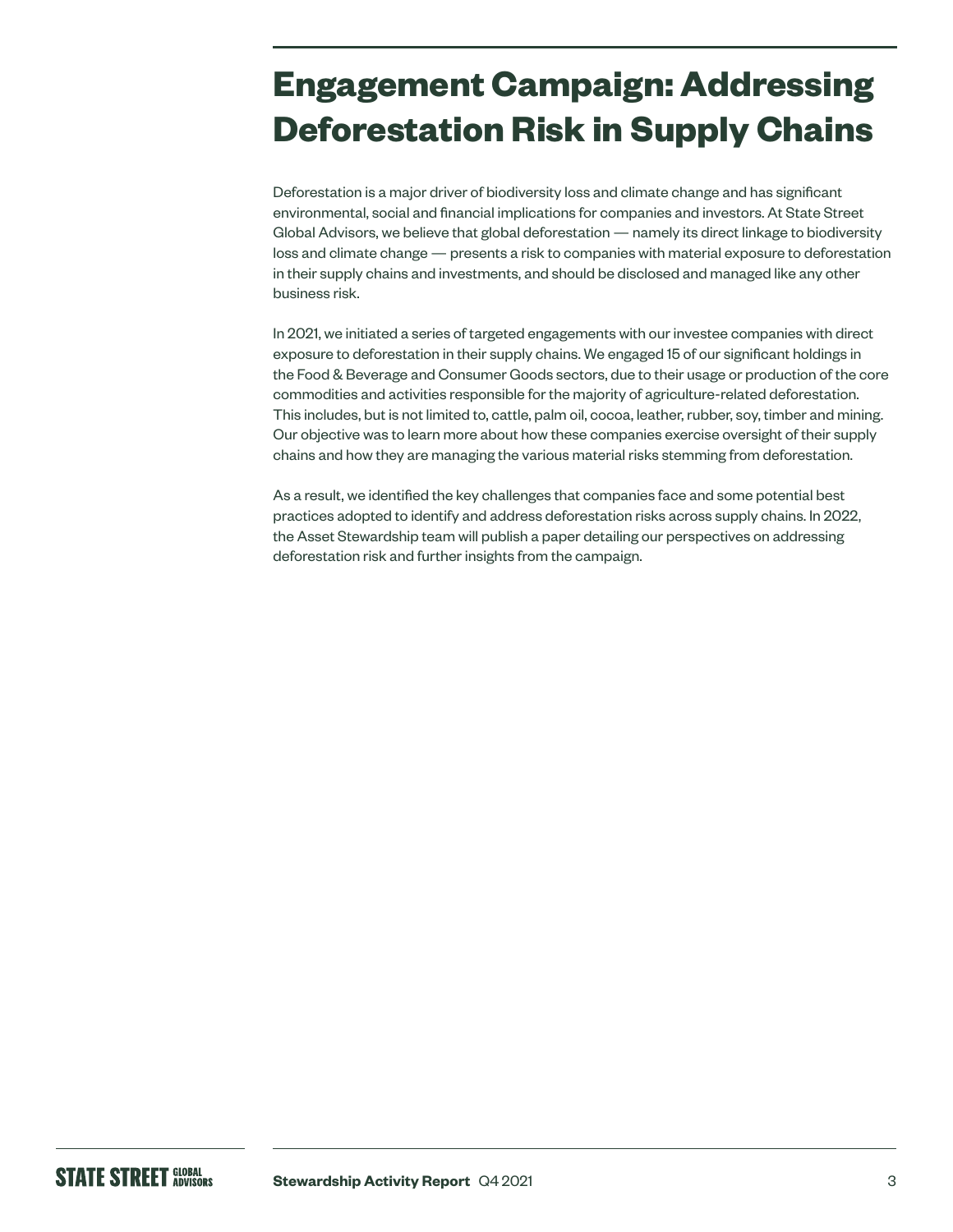# **Board Accountability in Germany: Follow-up Action**

In August 2020, State Street Global Advisors led a collaborative letter campaign where we, alongside a group of like-minded investors representing in aggregate \$8.3 trillion of assets under management, called on DAX 30 companies to voluntarily adopt a three-year election cycle for shareholder-elected supervisory board members. Our collaborative initiative was in response to the decision of the German Governance Code Commission not to add a three-year election limit to the new Code despite calls by both international and local investors.

German companies continue to lag their European peers, with supervisory board members usually elected for the maximum five-year term permitted by law. This is in direct contrast to other European markets, which have embraced investor-led efforts for more frequent board election cycles.

In Q4 2021, as a follow-up action to the August 2020 collaborative letter, we undertook a targeted engagement campaign with DAX40<sup>1</sup> companies in order to track progress and understand their sentiment towards shortening the terms of office of supervisory board members.

We view board accountability as fundamental to strong corporate governance. In particular, annual director elections provide increased accountability and encourage board members to be more responsive to shareholder interests, thus improving board quality.

Through the 29 engagements we conducted in Q4 2021, we learned that there is a clear tendency among large German companies to shorten the length of historically five-year board terms, as shown in the table below:

| Term Length (in years) | No. of Cos/% of DAX40* |  |  |
|------------------------|------------------------|--|--|
|                        | 1(2.5%)                |  |  |
| $\overline{2}$         | 2(5%)                  |  |  |
| 3                      | 3(7.5%)                |  |  |
| $\overline{4}$         | 15 (37.5%)             |  |  |
| 5                      | $17(42.5\%)**$         |  |  |

\* The data is for 38 companies, as two DAX40 companies are Dutch issuers listed in Germany and their corporate governance practices reflect Dutch market practice where board accountability is not problematic.

Of the 17 companies, 5 have informed us of their intention to decrease the length of board term to 4 (most likely) or 3 years before the next board election.

As German companies continue to lag their European peers on this issue, starting in the 2022 proxy season, we will vote against the (re)election of any supervisory board members at DAX40 companies whose term of office exceeds four years.

<sup>1</sup> In September 2021, the DAX30 index became the DAX40 index via the admission of 10 additional companies.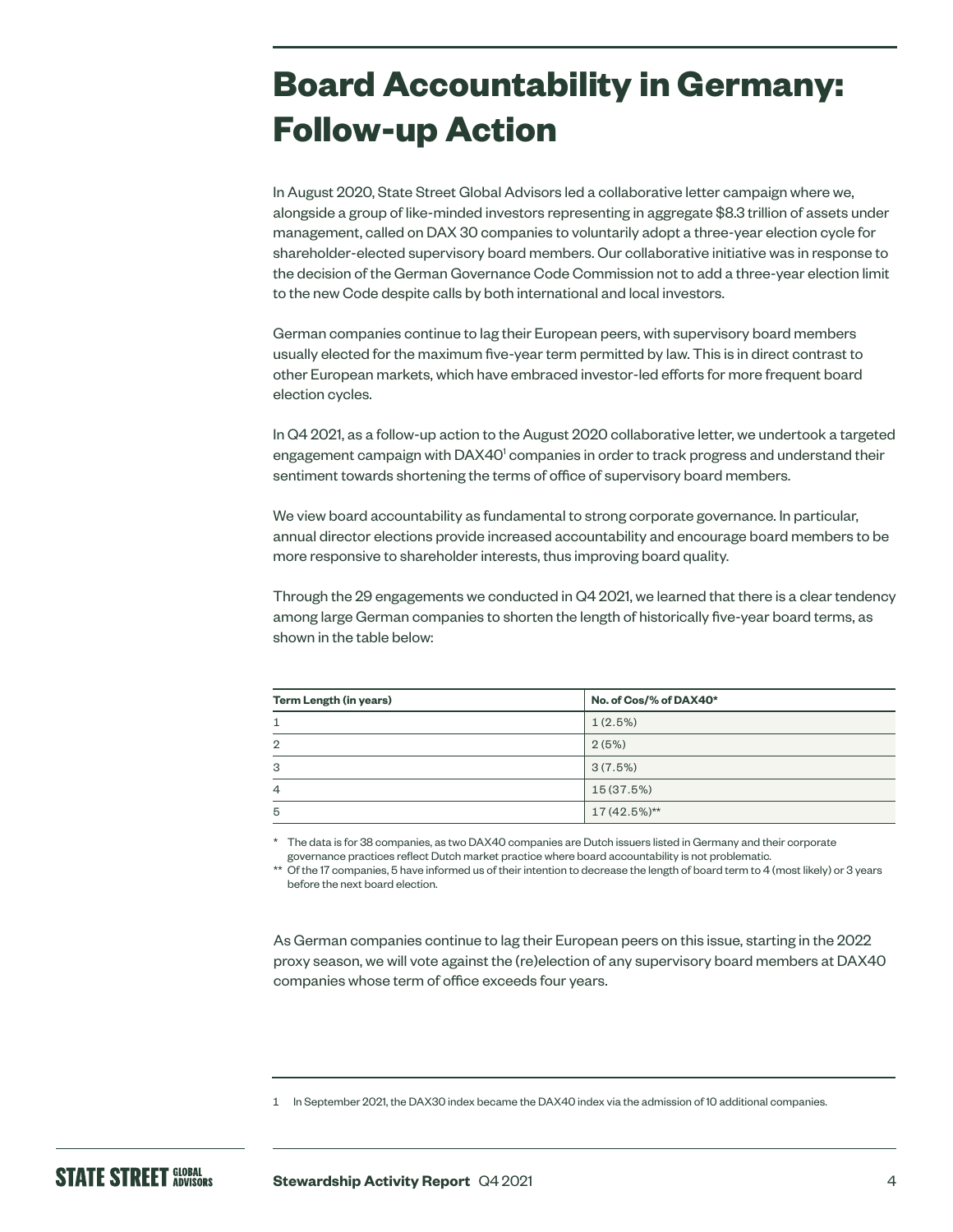## **Australian Proxy Season**

Australian proxy season occurs during the last three months of the year. In Australia, the season coincided with the aftermath impact from extended lockdowns, border closures and business disruptions associated with the COVID-19 pandemic, as well as accompanying recovery from the economic fallout.

As such, many of our conversations focused on how companies adapted post-lockdown and its impact on human capital, governance and executive remuneration. Further, continuing the trend in other markets, climate risk was a focus area of voting and engagement across industries.

For further insights into voting and engagement on the 2021 Australian proxy season including climate change, executive compensation and shareholder proposals, please refer to our Q3 2021 [Stewardship Activity Report.](https://www.ssga.com/library-content/products/esg/inst-firm-level-asset-stewardship-report-q3-2021.pdf)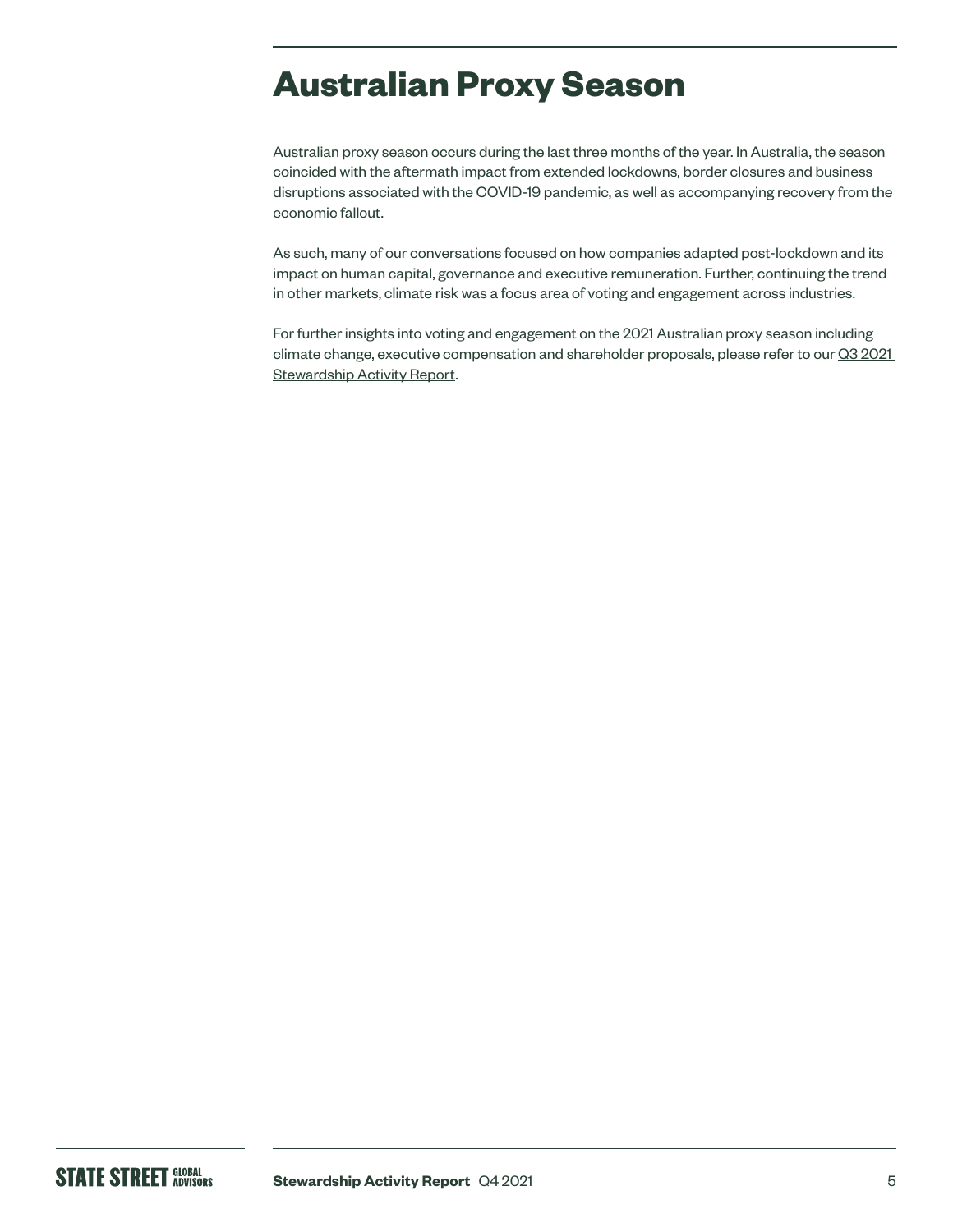## **2022 Stewardship Priorities**

Every year, State Street Global Advisors identifies strategic priorities that inform the focus of our stewardship activities. We develop priorities based on several factors, including:

- Client feedback received in the past year
- Emerging ESG trends
- Clients' portfolio exposure
- Developing macroeconomic conditions and regulation
- Insights derived from our R-Factor<sup>™</sup> scores

Our 2022 Stewardship Priorities are Climate Change; Human Capital Management; Diversity, Equity, and Inclusion; and Effective Board Leadership.

### **Climate Change**

In April 2021, State Street Global Advisors became a signatory of the Net Zero Asset Managers initiative. As part of our commitment to holding our portfolio companies and ourselves accountable for reducing carbon emissions, beginning in 2022 we will take voting action against companies that fail to provide sufficient disclosure in accordance with the recommendations of the Taskforce on Climate-related Financial Disclosures (TCFD). Further, we will continue to engage companies with a focus on understanding companies' plans and progress toward longterm climate goals as well as alignment with our [expectations](https://www.ssga.com/library-content/pdfs/asset-stewardship/guidance-on-climate-related-disclosures.pdf) on this topic.

### **Human Capital Management**

Human capital management is a priority for our team, especially given the context of the pandemic and current labor market dynamics. We will leverage our engagements to ensure that companies are aligned with our [expectations](https://www.ssga.com/library-content/pdfs/global/human-capital-disclosure-practices.pdf) on this topic.

#### **Diversity, Equity, and Inclusion**

We have [elevated](https://www.ssga.com/library-content/pdfs/asset-stewardship/guidance-on-diversity-disclosures-practices.pdf) our longstanding focus on diversity, equity, and inclusion by including race and ethnicity, and by escalating our approach to voting on this topic. We will continue holding companies accountable for progress in our engagements and through our updated proxy voting policies.

#### **Effective Board Leadership**

We value the critical role that effective boards play in keeping companies focused on their long-term goals whether it is climate-related targets or redefining their approach to human capital management. Amid the environment of elevated culture of shareholder engagement and [broadened expectations](https://www.ssga.com/us/en/institutional/ic/insights/managing-through-a-historic-transition) of material risk oversight by board of directors, we will engage with companies and their directors to understand boards' approaches to providing effective oversight of an increasing range of material issues. We will continue to hold independent board leaders responsible via our [R-Factor™ voting framework](https://www.ssga.com/us/en/institutional/ic/insights/asr-integrating-r-factor-into-voting), ensuring boards manage and disclose material industry-specific ESG risks and opportunities.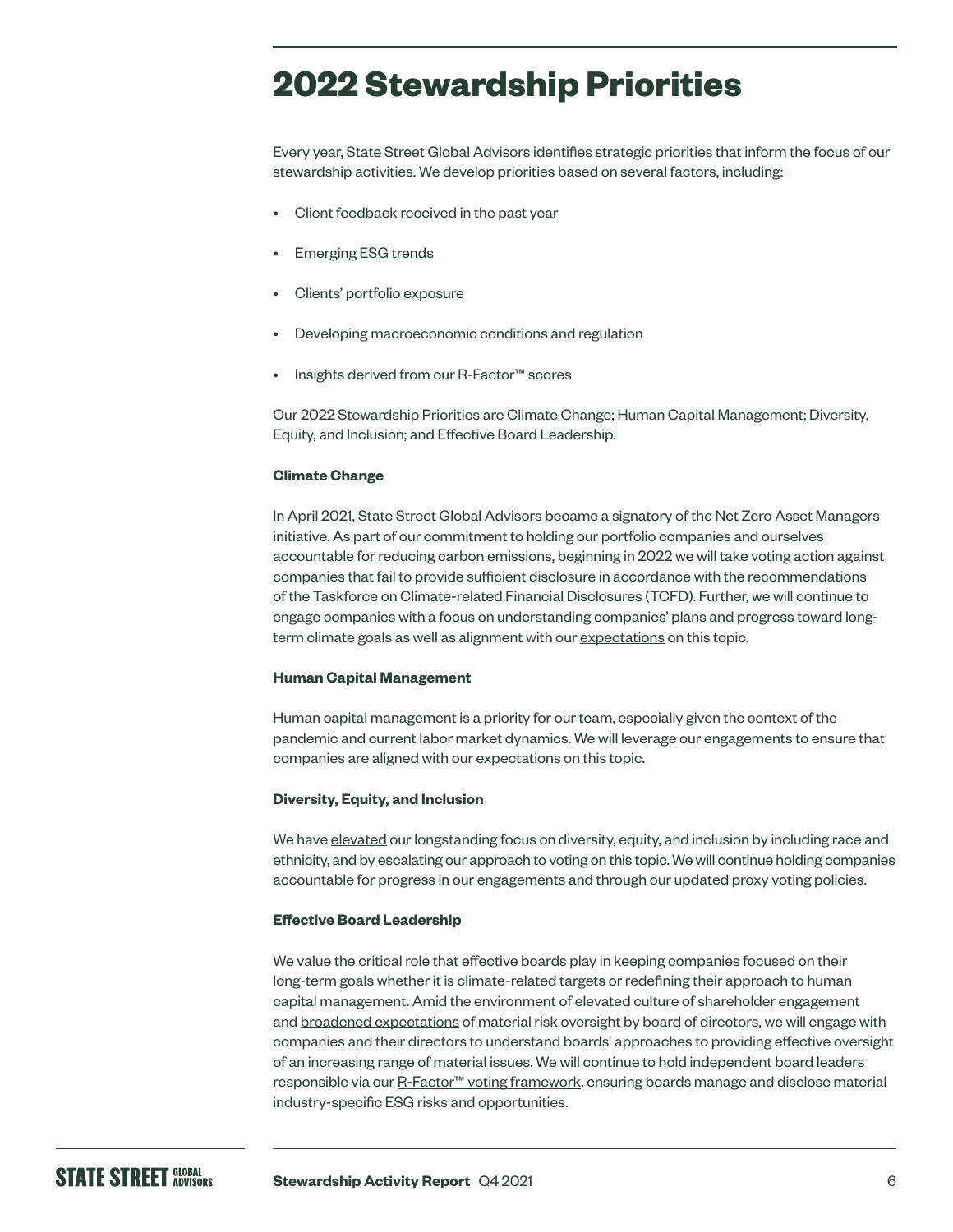# **Global Engagement Highlights**

| Company                       | Amcor Plc                                                                                                                                                                                                                                                                                                                                                                                                                                                                                                                                                                                                                                   |
|-------------------------------|---------------------------------------------------------------------------------------------------------------------------------------------------------------------------------------------------------------------------------------------------------------------------------------------------------------------------------------------------------------------------------------------------------------------------------------------------------------------------------------------------------------------------------------------------------------------------------------------------------------------------------------------|
| <b>Geography and Industry</b> | USA/AUS<br>SICS Sector: Resource Transformation<br>SICS Industry: Containers and Packaging                                                                                                                                                                                                                                                                                                                                                                                                                                                                                                                                                  |
| <b>Key Topics</b>             | Governance practices, diversity, business strategy, ESG risks and opportunities, remuneration                                                                                                                                                                                                                                                                                                                                                                                                                                                                                                                                               |
| <b>Asset Class</b>            | Equity                                                                                                                                                                                                                                                                                                                                                                                                                                                                                                                                                                                                                                      |
| <b>Key Resolutions</b>        | Director elections                                                                                                                                                                                                                                                                                                                                                                                                                                                                                                                                                                                                                          |
| <b>Background</b>             | We analyzed Amcor Plc using our proprietary R-Factor TM scoring system that measures the<br>performance of a company's business operations and governance as it relates to financially<br>material ESG factors facing the company's industry. We withheld our support from the senior<br>independent board member at the company's AGM in November 2020 due to the company's<br>failure to meet our expectations related to ESG disclosure relative to its industry peers.                                                                                                                                                                  |
| <b>Activity</b>               | We engaged with the Amcor board ahead of the AGM to discuss the company's strategy<br>and its governance practices. Our discussions focused on how the company manages its<br>environmental footprint by addressing responsible packaging, commitments around recyclable<br>and reusable packaging, as well as how Amcor integrates sustainability and innovation into<br>its products. We also shared our expectations with regards to racial and ethnic diversity<br>disclosures. The company recently moved its listing to the NYSE and, as such, we have applied<br>our US proxy voting policies in line with our published guidelines. |
| Outcome                       | As a result of the constructive dialogue, we are encouraged to see the company's commitment<br>to enhance disclosure of its racial and ethnic diversity practices for inclusion in the 2022 proxy<br>statement. In considering board responsiveness, we supported the election of directors at the<br>2021 AGM, and we look forward to enhanced disclosures in 2022. Additionally, in the most<br>recent review, the company scored as an R-Factor™ outperformer (i.e., top 30%) relative to<br>industry peers as a result of improved governance practices and disclosure.                                                                 |

| Company                       | Domino's Pizza, Inc.                                                                                                                                                                                                                                                                                                                                                                                                                                                                                           |
|-------------------------------|----------------------------------------------------------------------------------------------------------------------------------------------------------------------------------------------------------------------------------------------------------------------------------------------------------------------------------------------------------------------------------------------------------------------------------------------------------------------------------------------------------------|
| <b>Geography and Industry</b> | <b>United States</b><br>SICS Sector: Food & Beverage<br>SICS Industry: Restaurants                                                                                                                                                                                                                                                                                                                                                                                                                             |
| <b>Key Topics</b>             | <b>ESG Disclosure Practices</b>                                                                                                                                                                                                                                                                                                                                                                                                                                                                                |
| <b>Asset Class</b>            | Equity                                                                                                                                                                                                                                                                                                                                                                                                                                                                                                         |
| <b>Key Resolutions</b>        | Director elections, election of senior independent Board member                                                                                                                                                                                                                                                                                                                                                                                                                                                |
| <b>Background</b>             | We withheld our support from the senior independent board member nominee at Domino's<br>Pizza's 2021 AGM due to the company's failure to meet our expectations related to ESG<br>disclosure relative to its industry peers.                                                                                                                                                                                                                                                                                    |
| Activity                      | In December 2021, we continued our engagement with the company to better understand<br>the board's role in overseeing material ESG risk management, and its plans for enhancing the<br>company' ESG disclosures.                                                                                                                                                                                                                                                                                               |
| Outcome                       | In response to the engagements with the company, Domino's Pizza released its inaugural<br>sustainability report in 2021, including metrics aligned with the GRI and SASB frameworks,<br>and debuted climate targets. The board also formalized its oversight across several material<br>ESG areas, including GHG emissions, diversity, equity, and inclusion, and delegated formal<br>reporting responsibilities on these topics among the management team to ensure continued<br>accountability and dialogue. |
|                               | As a result of these efforts, the company has improved to an "average" R-Factor™ (i.e., middle<br>30-70%) industry rating, providing investors with more transparency on how the company is<br>effectively managing material ESG-related risks and planning on achieving business-related<br>targets across these areas.                                                                                                                                                                                       |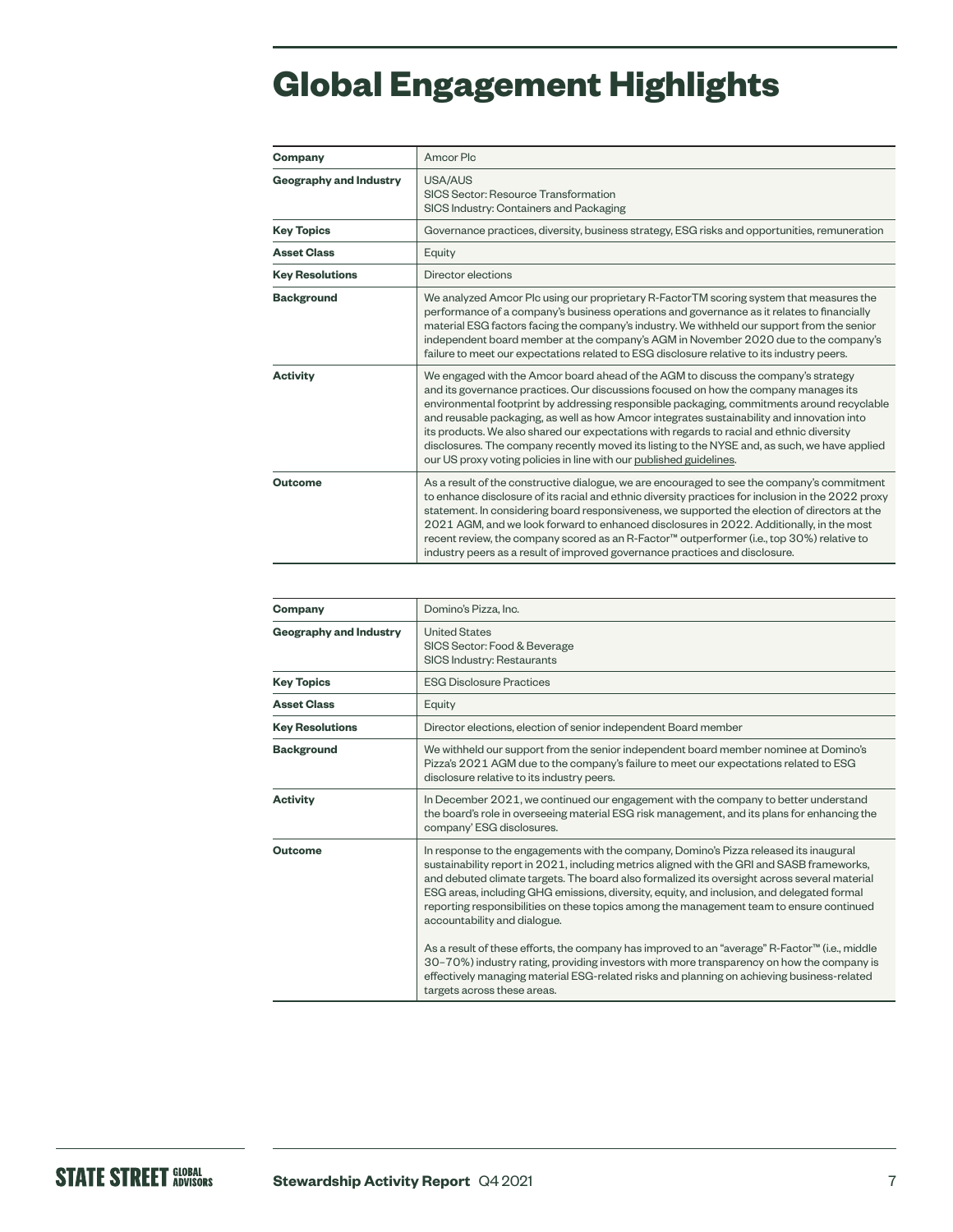| Company                       | Mizuho Financial Group, Inc.                                                                                                                                                                                                                                                                                                                                                                                                                                                                                                                                                                                                                                                                                                                                                                                                                                                 |
|-------------------------------|------------------------------------------------------------------------------------------------------------------------------------------------------------------------------------------------------------------------------------------------------------------------------------------------------------------------------------------------------------------------------------------------------------------------------------------------------------------------------------------------------------------------------------------------------------------------------------------------------------------------------------------------------------------------------------------------------------------------------------------------------------------------------------------------------------------------------------------------------------------------------|
| <b>Geography and Industry</b> | Japan<br><b>SICS Sector: Financials</b><br>SICS Industry: Commercial Banks                                                                                                                                                                                                                                                                                                                                                                                                                                                                                                                                                                                                                                                                                                                                                                                                   |
| <b>Key Topics</b>             | Climate-related disclosure, climate-related target setting, shareholder feedback                                                                                                                                                                                                                                                                                                                                                                                                                                                                                                                                                                                                                                                                                                                                                                                             |
| <b>Asset Class</b>            | Equity                                                                                                                                                                                                                                                                                                                                                                                                                                                                                                                                                                                                                                                                                                                                                                                                                                                                       |
| <b>Key Resolutions</b>        | Shareholder proposal: Amend Articles to Disclose Plan Outlining Company's Business Strategy<br>to Align Investments with Goals of Paris Agreement                                                                                                                                                                                                                                                                                                                                                                                                                                                                                                                                                                                                                                                                                                                            |
| <b>Board Recommendation</b>   | (2020) AGAINST                                                                                                                                                                                                                                                                                                                                                                                                                                                                                                                                                                                                                                                                                                                                                                                                                                                               |
| <b>Our Vote</b>               | (2020) FOR Shareholder proposal asking company to disclose its plan to align its investments<br>with the goals of Paris Agreement                                                                                                                                                                                                                                                                                                                                                                                                                                                                                                                                                                                                                                                                                                                                            |
| <b>Background</b>             | In June 2020, Mizuho Financial Group ("Mizuho") received a shareholder proposal asking the<br>company to disclose its plan to align its investments with the goals of the Paris Agreement.<br>In the past few years, the majority of climate-related shareholder resolutions were aimed at<br>energy companies globally, which are often targeted because of that industry's higher absolute<br>GHG emissions. The 2020 proxy season saw the emergence of a new trend of climate-related<br>shareholder resolutions targeting financial institutions. When analyzing the proposal, we<br>considered how the company was managing climate-related risks. Specifically, we evaluated<br>decision-making regarding financing of fossil fuel activities, as well as commitments the<br>company had made to address climate change.                                               |
| <b>Activity</b>               | While Mizuho had committed to the Paris Agreement, it had not provided any disclosure<br>around its strategy or targets for accomplishing these goals. As a result, we supported this<br>shareholder resolution.<br>To couple this voting action with direct dialogue, we engaged with members of Mizuho's board<br>in 2021 to hear how they are approaching setting meaningful, science-based targets and their<br>plans for improving disclosure efforts. While we maintain reservations regarding the company's<br>disclosure practices on its efforts and lack of details on climate-related targets, we were<br>encouraged in our engagement with the board regarding the initial steps taken since the 2020<br>AGM, and their commitment to provide enhanced transparency both in the company's 2022<br>TCFD-aligned report and Scope 3 targets by the end of FY 2022. |
| <b>Outcome</b>                | In November 2020, Mizuho was the first financial institution in Japan to carry out<br>measurement and disclosure based on PCAF's Global GHG Accounting and Reporting<br>standards, and formally joined the PCAF partnership in July 2021 as the first Japanese<br>financial institution. In May 2021, Mizuho pledged to stop financing new thermal coal mining<br>projects from June 2021, the first major Japanese lender to make such a pledge. In October<br>2021, Mizuho formally joined the Net-Zero Banking Alliance, committing to setting medium-<br>to long-term science-based climate targets, formulate concrete action plans and advance<br>disclosure efforts detailing progress.                                                                                                                                                                               |

| Company                       | Pfizer Inc.                                                                                                                                                                                                                                                                                                                                                                                                                                                                                                                                                                                                                                                                                                                                                                                           |
|-------------------------------|-------------------------------------------------------------------------------------------------------------------------------------------------------------------------------------------------------------------------------------------------------------------------------------------------------------------------------------------------------------------------------------------------------------------------------------------------------------------------------------------------------------------------------------------------------------------------------------------------------------------------------------------------------------------------------------------------------------------------------------------------------------------------------------------------------|
| <b>Geography and Industry</b> | <b>USA</b><br>SICS Sector: Health Care<br>SICS Industry: Biotechnology and Pharmaceuticals                                                                                                                                                                                                                                                                                                                                                                                                                                                                                                                                                                                                                                                                                                            |
| <b>Key Topics</b>             | Participation in the political process                                                                                                                                                                                                                                                                                                                                                                                                                                                                                                                                                                                                                                                                                                                                                                |
| <b>Asset Class</b>            | Equity                                                                                                                                                                                                                                                                                                                                                                                                                                                                                                                                                                                                                                                                                                                                                                                                |
| <b>Key Resolutions</b>        | Shareholder proposal: Report on Political Contributions and Expenditures                                                                                                                                                                                                                                                                                                                                                                                                                                                                                                                                                                                                                                                                                                                              |
| <b>Board Recommendation</b>   | (2021) AGAINST                                                                                                                                                                                                                                                                                                                                                                                                                                                                                                                                                                                                                                                                                                                                                                                        |
| <b>Our Vote</b>               | (2021) ABSTAIN on the shareholder proposal asking the company to provide a report<br>analyzing the congruency of political and electioneering expenditures against the company's<br>publicly stated corporate values and policies.                                                                                                                                                                                                                                                                                                                                                                                                                                                                                                                                                                    |
| <b>Background</b>             | In April 2021, Pfizer Inc. ("Pfizer") received a shareholder proposal asking the company to<br>provide a report analyzing the congruency of political and electioneering expenditures against<br>the company's publicly stated corporate values and policies. The proposal to 'Report on<br>Political Contributions and Expenditures' is a fairly new class of shareholder proposals and<br>represents an evolution of the 'Climate Lobbying' proposals which we have seen for the past<br>several years. It expands the focus on just climate change to an alignment of broad corporate<br>values and that of the company's political activities. This was the first time that Pfizer had been<br>asked to produce a report comparing its political contributions to its stated values or positions. |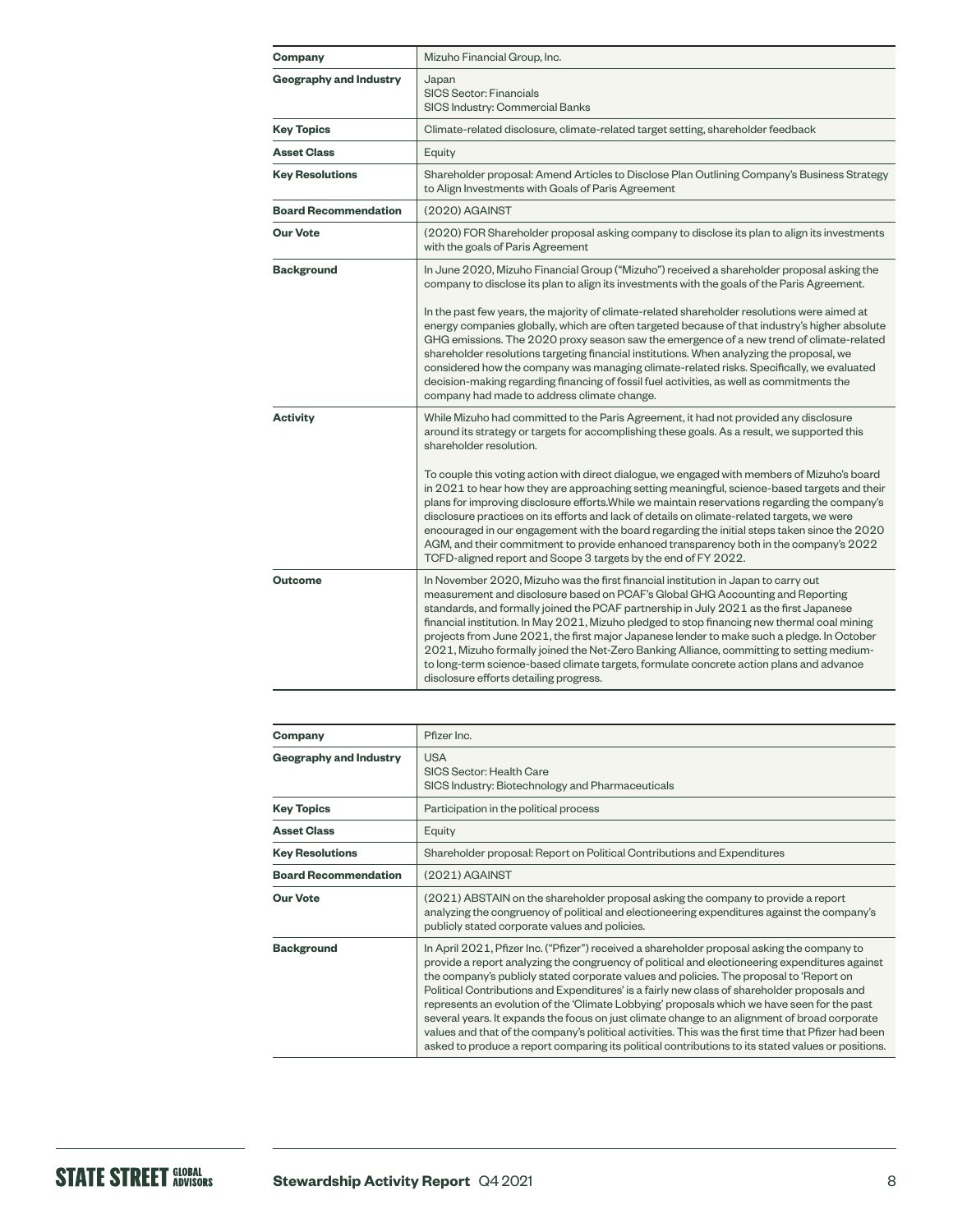| <b>Activity</b> | State Street Global Advisors engaged with the Pfizer management team in 2021 in order to<br>discuss its 2021 AGM proxy, including the 'Report on Political Contributions and Expenditures'<br>proposal. During the engagement, we expressed our view that participation in the political<br>process can present risks to companies and we expect enhanced disclosure of the alignment<br>of political contributions to the company's stated values or positions. |
|-----------------|------------------------------------------------------------------------------------------------------------------------------------------------------------------------------------------------------------------------------------------------------------------------------------------------------------------------------------------------------------------------------------------------------------------------------------------------------------------|
|                 | While the company had not disclosed the information requested in the shareholder proposal,<br>we Abstained on the proposal due to our productive engagement with the company and<br>understanding that Pfizer would enhance its political participation disclosures.                                                                                                                                                                                             |
|                 | In 2021, we had a follow-up engagement with the company to check on its responsiveness<br>to our vote and the previous engagement. During the call, Pfizer stated that it will enhance its<br>political participation disclosures in response to the submitted the shareholder proposal.                                                                                                                                                                         |
| <b>Outcome</b>  | The 'Report on Political Contributions and Expenditures' proposal ultimately failed, although it<br>received a high level (47%) of shareholder support. In December 2021, Pfizer responded to<br>State Street Global Advisors' request to enhance its political participation disclosure and for<br>the first time published a report analyzing the incongruencies between its political positions<br>and those of its industry associations.                    |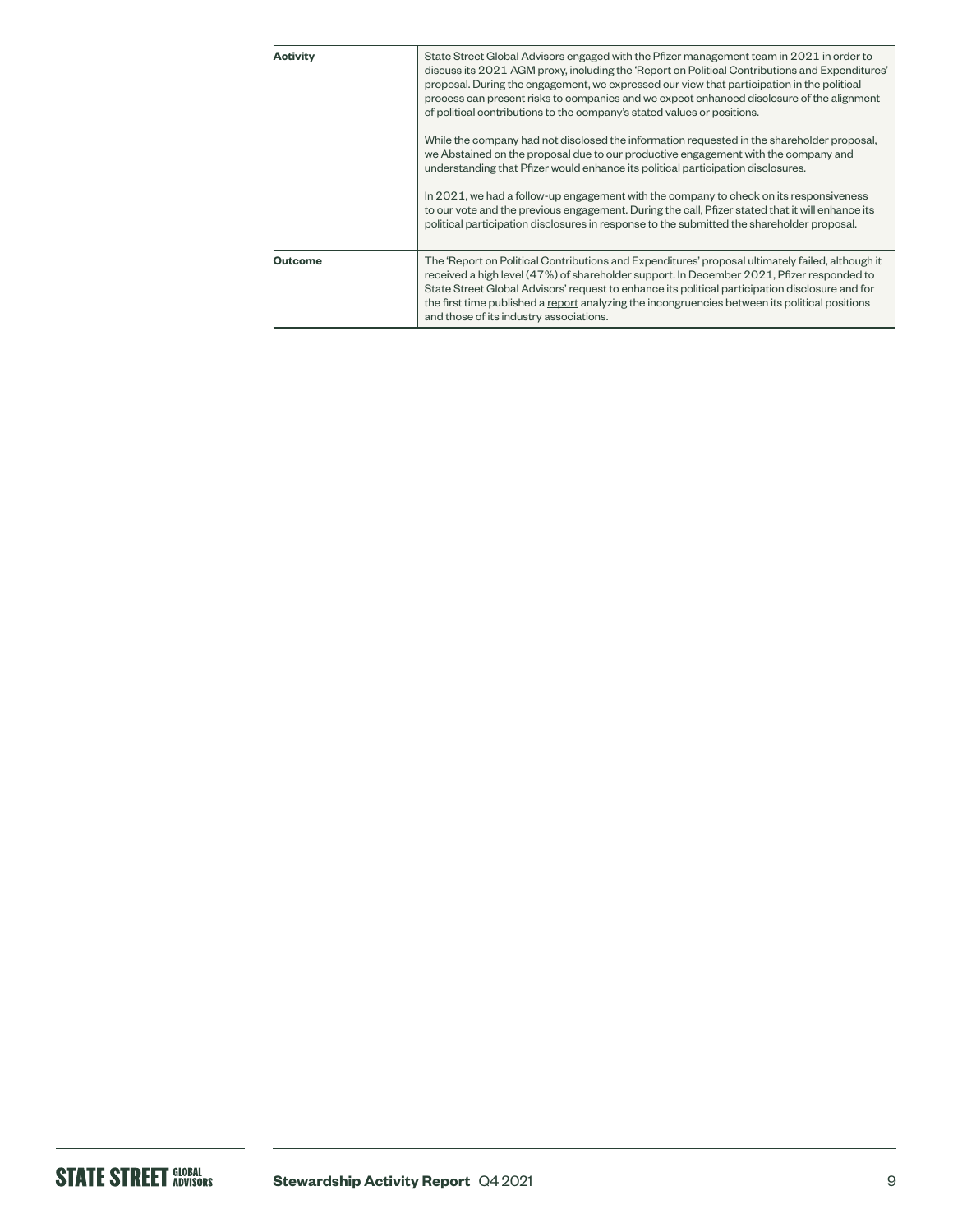## **Companies Engaged**

| Company                                                   | Region         | <b>Environmental</b> | <b>Social</b> | Governance |
|-----------------------------------------------------------|----------------|----------------------|---------------|------------|
| 3M Co                                                     | North America  |                      |               | $\bullet$  |
| Activision Blizzard, Inc.                                 | North America  | ٠                    |               |            |
| adidas AG                                                 | Europe         |                      |               |            |
| AGCO Corporation                                          | North America  |                      |               |            |
| <b>AGL Energy Limited</b>                                 | Asia & Pacific |                      |               |            |
| Air Liquide SA                                            | Europe         |                      |               |            |
| Alexander & Baldwin, Inc.                                 | North America  | ō                    |               |            |
| Alphabet Inc.                                             | North America  |                      |               |            |
| Amazon.com, Inc.                                          | North America  |                      |               |            |
| Amcor Plc                                                 | North America  |                      |               |            |
| American Express Company                                  | North America  |                      |               |            |
| Apache Corporation                                        | North America  | $\bullet$            | $\bullet$     |            |
| Apple Inc.                                                | North America  |                      |               |            |
| Aramark                                                   | North America  |                      |               |            |
| Asahi Kasei Corp.                                         | Asia & Pacific |                      |               |            |
| AT&T Inc.                                                 | North America  |                      | $\bullet$     |            |
| AusNet Services Ltd.                                      | Asia & Pacific |                      |               |            |
| Australia and New Zealand Banking<br><b>Group Limited</b> | Asia & Pacific |                      |               |            |
| Automatic Data Processing, Inc.                           | North America  |                      |               |            |
| AutoZone, Inc.                                            | North America  | ٠                    |               |            |
| <b>AVEVA Group Plc</b>                                    | Europe         | ●                    | $\bullet$     | $\bullet$  |
| Aviva Plc                                                 | Europe         |                      |               |            |
| Avon Protection Plc                                       | Europe         | ٠                    |               |            |
| Axos Financial, Inc.                                      | North America  |                      |               |            |
| Banco Bilbao Vizcaya Argentaria SA                        | Europe         | ō                    |               |            |
| Bank of America Corporation                               | North America  |                      |               |            |
| <b>Barclays Plc</b>                                       | Europe         |                      |               |            |
| Bayerische Motoren Werke AG                               | Europe         |                      |               | $\bullet$  |
| <b>BHP Group Plc</b>                                      | Europe         | $\bullet$            |               |            |
| Biogen Inc.                                               | North America  |                      |               | $\bullet$  |
| <b>Blackmores Limited</b>                                 | Asia & Pacific |                      |               | $\bullet$  |
| <b>Bluescope Steel Limited</b>                            | Asia & Pacific | $\bullet$            |               | $\bullet$  |
| <b>Brenntag SE</b>                                        | Europe         |                      |               | $\bullet$  |
| Cadence Design Systems, Inc.                              | North America  |                      | $\bullet$     | $\bullet$  |
| Campbell Soup Company                                     | North America  | $\bullet$            |               |            |
| Cardinal Health, Inc.                                     | North America  |                      | $\bullet$     | $\bullet$  |
| Carrefour SA                                              | Europe         |                      | $\bullet$     |            |
| CBRE Group, Inc.                                          | North America  |                      | $\bullet$     |            |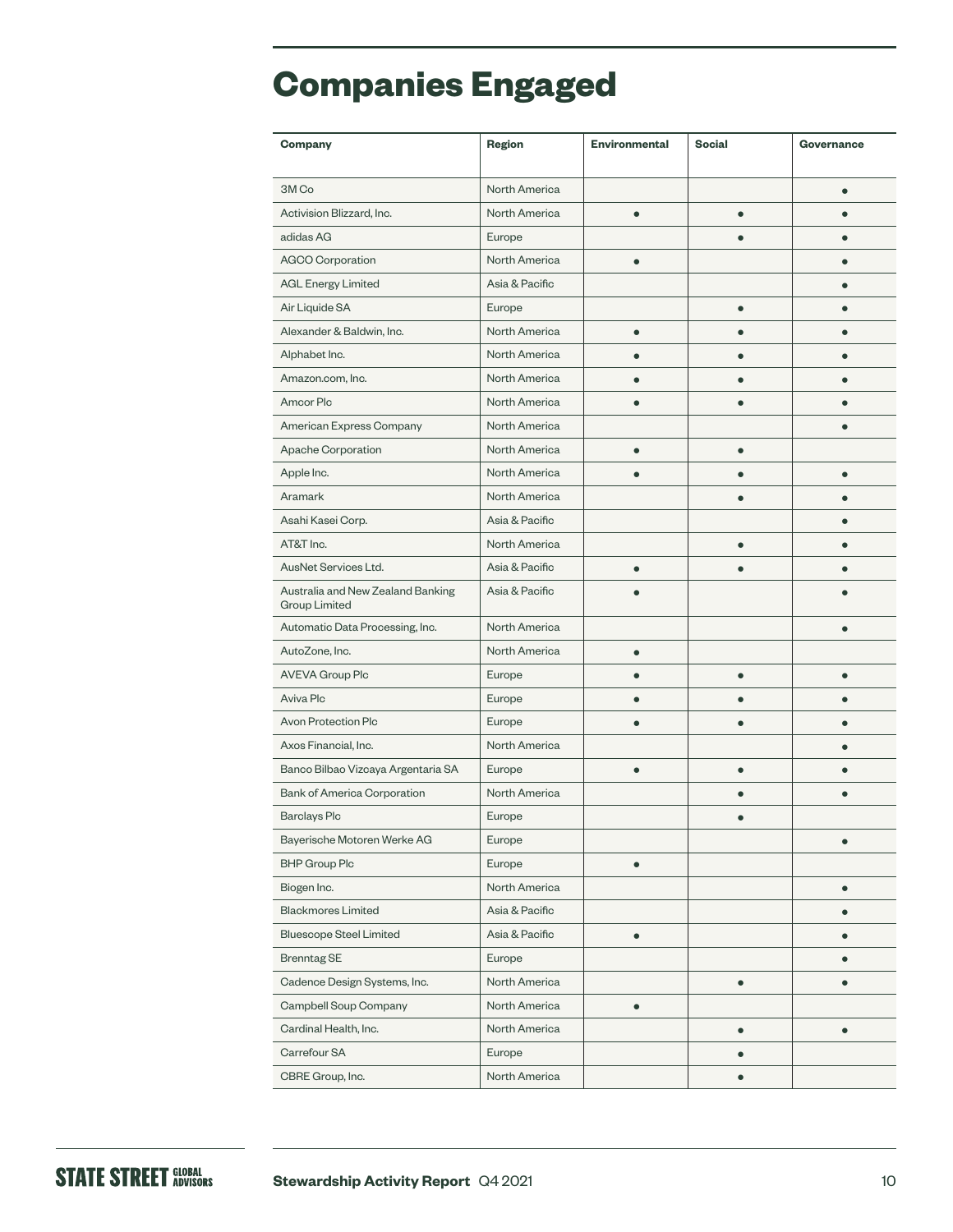| Company                                                                         | Region             | <b>Environmental</b> | <b>Social</b> | Governance |
|---------------------------------------------------------------------------------|--------------------|----------------------|---------------|------------|
| Central Japan Railway Co.                                                       | Asia & Pacific     | ō                    |               |            |
| Charter Hall Group                                                              | Asia & Pacific     |                      |               |            |
| <b>Chartwell Retirement Residences</b>                                          | North America      |                      |               |            |
| Cheniere Energy, Inc.                                                           | North America      |                      |               |            |
| Chevron Corporation                                                             | North America      |                      |               |            |
| Choice Hotels International, Inc.                                               | North America      |                      | $\bullet$     |            |
| Citigroup Inc.                                                                  | North America      |                      |               |            |
| Coca-Cola HBC AG                                                                | Europe             |                      |               |            |
| Coles Group Limited                                                             | Asia & Pacific     |                      |               |            |
| Comtech Telecommunications Corp.                                                | North America      |                      |               |            |
| Conagra Brands, Inc.                                                            | North America      | $\bullet$            |               |            |
| ConocoPhillips                                                                  | North America      |                      |               |            |
| <b>Continental AG</b>                                                           | Europe             |                      |               |            |
| Covivio SA                                                                      | Europe             | ٠                    |               |            |
| <b>CSL Limited</b>                                                              | Asia & Pacific     |                      |               |            |
| Darden Restaurants, Inc.                                                        | North America      |                      |               |            |
| Delta Air Lines, Inc.                                                           | North America      |                      |               | $\bullet$  |
| Deutsche Boerse AG                                                              | Europe             |                      |               |            |
| Deutsche Post AG                                                                | Europe             |                      |               |            |
| Dexus                                                                           | Asia & Pacific     |                      |               |            |
| <b>DISH Network Corporation</b>                                                 | North America      | $\bullet$            |               |            |
| Dollar General Corporation                                                      | North America      |                      |               |            |
| Domino's Pizza, Inc.                                                            | North America      |                      |               |            |
| Duke Energy Corporation                                                         | North America      | ●                    |               |            |
| DuPont de Nemours, Inc.                                                         | North America      |                      |               |            |
| E.ON SE                                                                         | Europe             |                      |               |            |
| Equifax Inc.                                                                    | North America      |                      |               |            |
| EssilorLuxottica SA                                                             | Europe             |                      |               |            |
| <b>Eversource Energy</b>                                                        | North America      | $\bullet$            | $\bullet$     | $\bullet$  |
| Experian Plc                                                                    | Europe             |                      |               |            |
| Exxon Mobil Corporation                                                         | North America      | $\bullet$            |               |            |
| FedEx Corporation                                                               | North America      |                      |               |            |
| First Abu Dhabi Bank PJSC                                                       | <b>Middle East</b> |                      |               |            |
| First Horizon Corporation                                                       | North America      |                      |               |            |
| Fortinet, Inc.                                                                  | North America      | ō                    |               |            |
| Fortis Inc.                                                                     | North America      |                      |               |            |
| Fox Corporation                                                                 | North America      |                      |               |            |
| Fox Corporation<br>(Shareholder proposal proponent:<br>The Shareholder Commons) | North America      |                      |               |            |
| Freeport-McMoRan Inc.                                                           | North America      | $\bullet$            |               |            |
| Genmab A/S                                                                      | Europe             |                      |               |            |
| <b>Genpact Limited</b>                                                          | North America      |                      | $\bullet$     | $\bullet$  |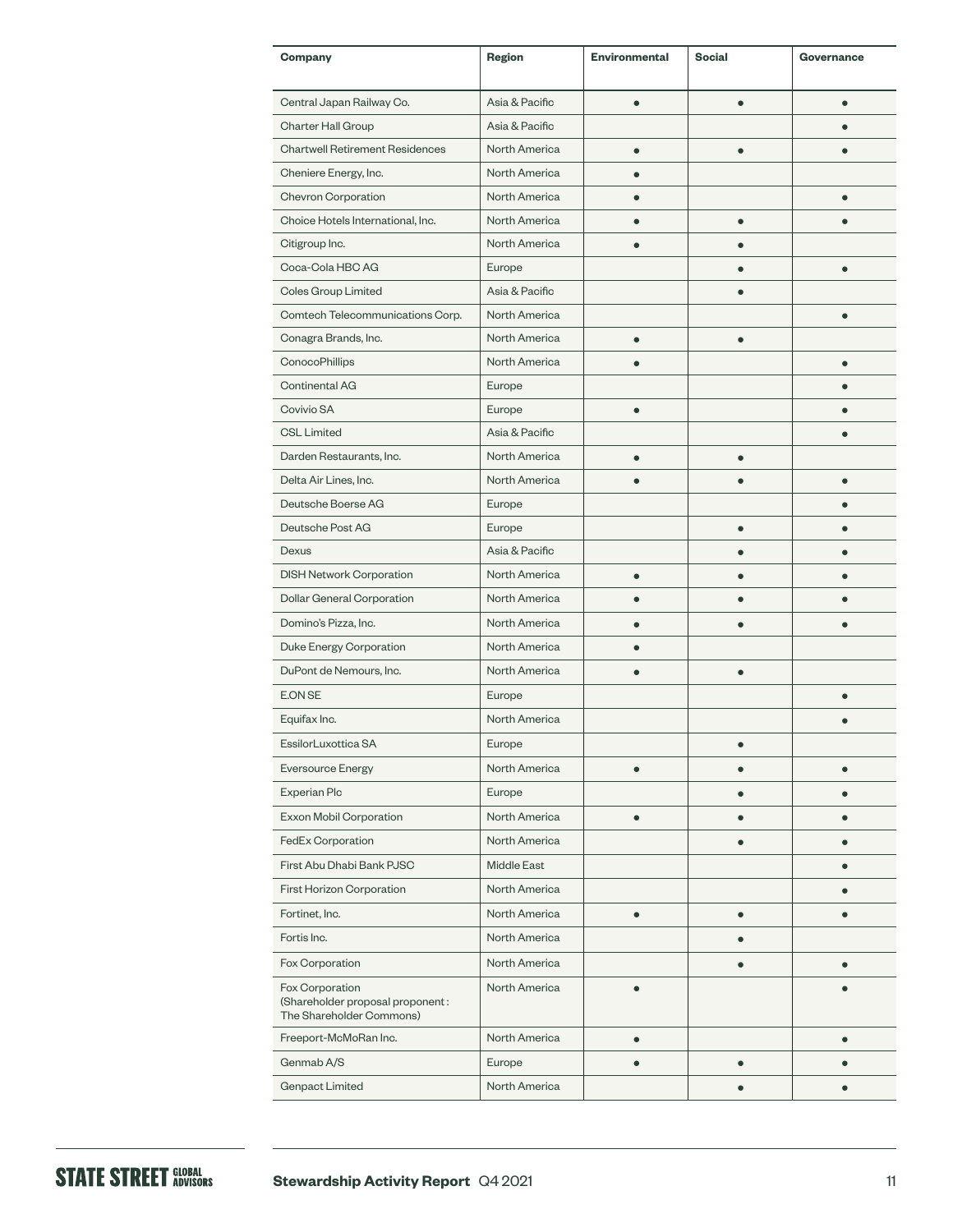| Company                                                                              | Region                 | <b>Environmental</b> | <b>Social</b> | Governance |
|--------------------------------------------------------------------------------------|------------------------|----------------------|---------------|------------|
| Genuit Group plc                                                                     | Europe                 |                      | $\bullet$     | $\bullet$  |
| GlaxoSmithKline Plc                                                                  | Europe                 |                      |               |            |
| Globe Life Inc.                                                                      | North America          |                      |               |            |
| Goodman Group                                                                        | Asia & Pacific         |                      |               |            |
| Groupe Bruxelles Lambert SA                                                          | Europe                 |                      |               |            |
| Growthpoint Properties Ltd.                                                          | Africa                 |                      |               |            |
| Grupo Aeroportuario del Sureste<br>SA de CV                                          | South/Latin<br>America |                      |               |            |
| Grupo Argos SA                                                                       | South/Latin<br>America |                      |               |            |
| HeidelbergCement AG                                                                  | Europe                 |                      |               |            |
| Hess Corporation                                                                     | North America          |                      |               |            |
| Hilton Worldwide Holdings Inc.                                                       | North America          | $\bullet$            | $\bullet$     |            |
| Honeywell International Inc.                                                         | North America          |                      |               |            |
| Hormel Foods Corporation                                                             | North America          |                      |               |            |
| HOSHIZAKI Corp.                                                                      | Asia & Pacific         |                      |               | $\bullet$  |
| <b>HSBC Holdings Plc</b>                                                             | Europe                 |                      |               |            |
| Incitec Pivot Limited                                                                | Asia & Pacific         | $\bullet$            |               |            |
| Incyte Corporation                                                                   | North America          | $\bullet$            | $\bullet$     |            |
| Insurance Australia Group Ltd.                                                       | Asia & Pacific         |                      |               |            |
| Intel Corporation                                                                    | North America          |                      |               |            |
| J Sainsbury Plc                                                                      | Europe                 |                      |               |            |
| James Hardie Industries Plc                                                          | North America          | $\bullet$            |               | $\bullet$  |
| Japan Exchange Group, Inc.                                                           | Asia & Pacific         |                      |               |            |
| JPMorgan Chase & Co.                                                                 | North America          |                      |               |            |
| Just Eat Takeaway.com NV                                                             | Europe                 |                      |               |            |
| Kellogg Company                                                                      | North America          |                      |               |            |
| Kering SA                                                                            | Europe                 |                      |               |            |
| Korean Air Lines Co., Ltd.                                                           | Asia & Pacific         |                      | $\bullet$     |            |
| Law Debenture Corp. Plc                                                              | Europe                 | $\bullet$            | ۸             |            |
| Lazard Ltd                                                                           | North America          |                      |               |            |
| Lloyds Banking Group Plc                                                             | Europe                 |                      |               |            |
| <b>Marriott Vacations</b><br><b>Worldwide Corporation</b>                            | North America          |                      |               |            |
| Mediobanca SpA                                                                       | Europe                 |                      |               |            |
| Merck KGaA                                                                           | Europe                 |                      |               |            |
| Microsoft Corporation                                                                | North America          |                      | $\bullet$     |            |
| Microsoft Corporation<br>(Shareholder proposal proponent:<br>Harrington Investments) | North America          |                      |               |            |
| Mirvac Group                                                                         | Asia & Pacific         |                      | $\bullet$     |            |
| Mizuho Financial Group, Inc.                                                         | Asia & Pacific         | $\bullet$            |               |            |
| Mondelez International, Inc.                                                         | North America          |                      |               |            |
| Montrose Environmental Group, Inc.                                                   | North America          | $\bullet$            |               |            |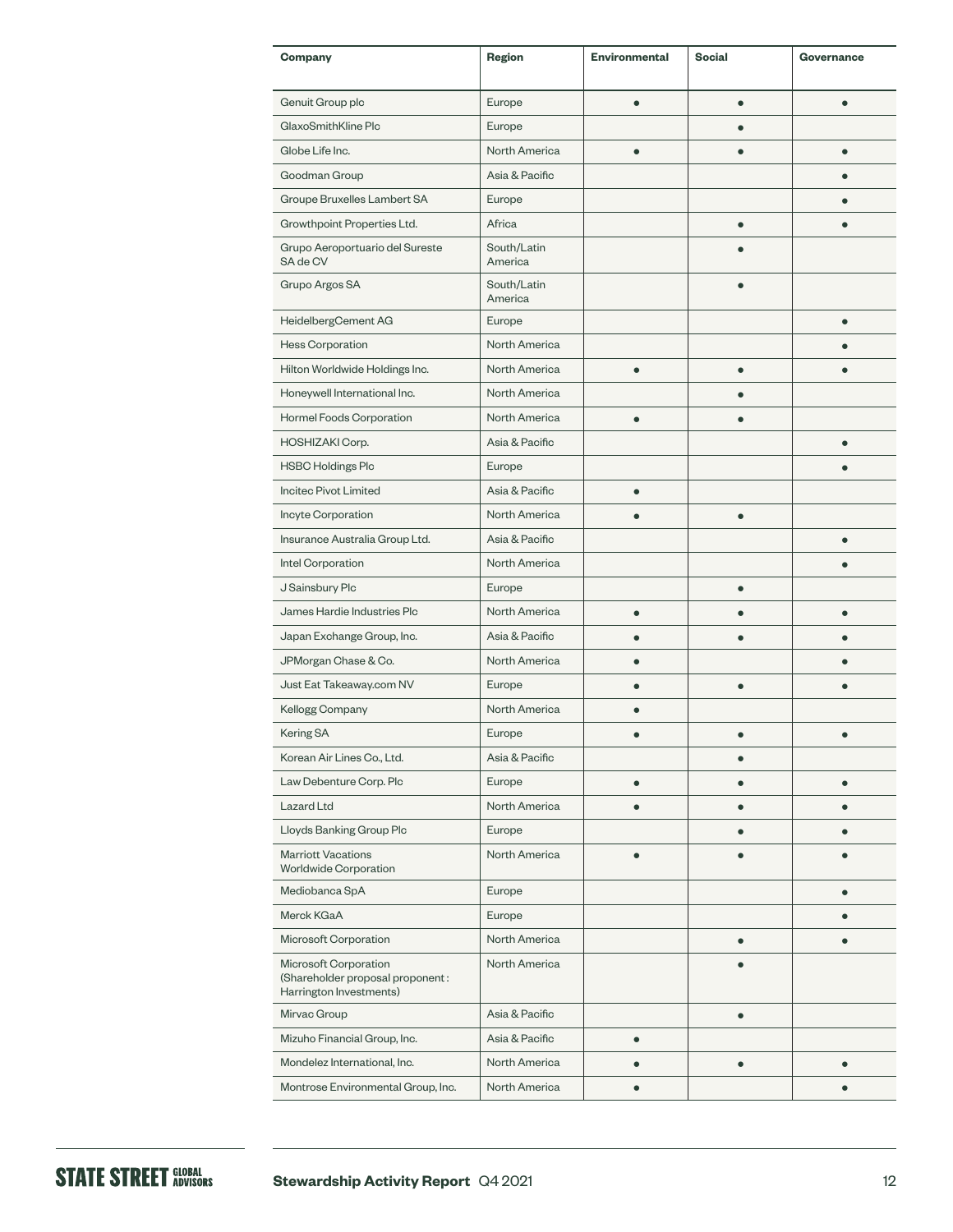| Company                                                          | Region         | <b>Environmental</b> | <b>Social</b> | Governance |
|------------------------------------------------------------------|----------------|----------------------|---------------|------------|
| MTU Aero Engines AG                                              | Europe         |                      |               |            |
| Muenchener<br>Rueckversicherungs-Gesellschaft AG                 | Europe         |                      |               |            |
| National Australia Bank Limited                                  | Asia & Pacific | $\bullet$            |               |            |
| News Corporation                                                 | North America  |                      |               |            |
| NextEra Energy, Inc.                                             | North America  |                      |               |            |
| NextGen Healthcare, Inc.                                         | North America  |                      | ō             | $\bullet$  |
| NextGen Healthcare, Inc.<br>(Dissident shareholder: Razin Group) | North America  |                      |               |            |
| NexTier Oilfield Solutions Inc.                                  | North America  |                      |               |            |
| NIKE, Inc.                                                       | North America  |                      |               |            |
| Nitto Denko Corp.                                                | Asia & Pacific |                      |               |            |
| Nokia Oyj                                                        | Europe         | $\bullet$            |               | $\bullet$  |
| Northern Star Resources Limited                                  | Asia & Pacific |                      |               |            |
| Occidental Petroleum Corporation                                 | North America  |                      |               |            |
| Oil Search Ltd.                                                  | Asia & Pacific | $\bullet$            |               | $\bullet$  |
| Omnicom Group Inc.                                               | North America  |                      |               |            |
| Oracle Corporation                                               | North America  |                      |               |            |
| Origin Energy Limited                                            | Asia & Pacific | $\bullet$            | ō             |            |
| PepsiCo, Inc.                                                    | North America  |                      |               |            |
| Pfizer Inc.                                                      | North America  |                      |               |            |
| Phillips 66                                                      | North America  |                      |               |            |
| <b>Piper Sandler Companies</b>                                   | North America  |                      |               |            |
| Planet Fitness, Inc.                                             | North America  |                      |               |            |
| Post Holdings, Inc.                                              | North America  |                      |               |            |
| Poste Italiane SpA                                               | Europe         |                      | ٠             |            |
| PPG Industries, Inc.                                             | North America  |                      |               |            |
| The Procter & Gamble Company                                     | North America  |                      |               |            |
| Prologis, Inc.                                                   | North America  |                      |               | $\bullet$  |
| Prudential Financial, Inc.                                       | North America  | $\bullet$            |               |            |
| PUMA SE                                                          | Europe         |                      |               | $\bullet$  |
| Qantas Airways Limited                                           | Asia & Pacific |                      |               |            |
| QuantumScape Corporation                                         | North America  | $\bullet$            | $\bullet$     |            |
| Regeneron Pharmaceuticals, Inc.                                  | North America  |                      |               |            |
| Republic Services, Inc.                                          | North America  | $\bullet$            |               |            |
| Rolls-Royce Holdings Plc                                         | Europe         | $\bullet$            |               |            |
| Roper Technologies, Inc.                                         | North America  | $\bullet$            | ٠             |            |
| Royal Dutch Shell Plc                                            | Europe         | $\bullet$            |               |            |
| <b>RWE AG</b>                                                    | Europe         |                      |               |            |
| Samsung Electronics Co., Ltd.                                    | Asia & Pacific | ٠                    |               |            |
| Sanofi                                                           | Europe         |                      |               | $\bullet$  |
| <b>SAPSE</b>                                                     | Europe         |                      |               |            |
| Sartorius AG                                                     | Europe         |                      |               |            |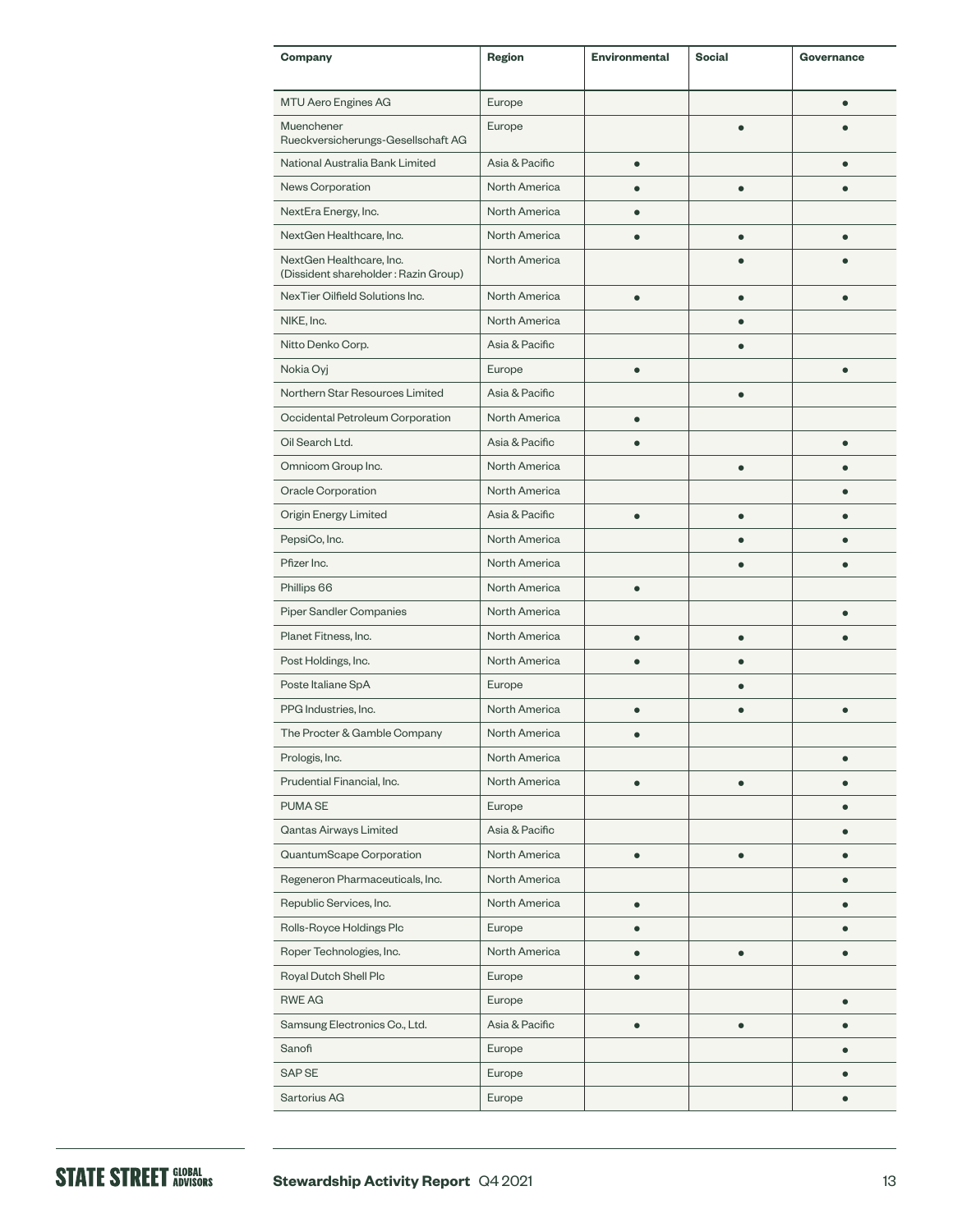| Company                                                                    | Region             | <b>Environmental</b> | <b>Social</b> | Governance |
|----------------------------------------------------------------------------|--------------------|----------------------|---------------|------------|
| Sasol Ltd.                                                                 | Africa             | ė                    |               | $\bullet$  |
| Saudi Telecom Co.                                                          | <b>Middle East</b> |                      | $\bullet$     |            |
| Seagen Inc.                                                                | North America      |                      |               |            |
| Shinhan Financial Group Co., Ltd.                                          | Asia & Pacific     |                      |               |            |
| Shinsei Bank, Ltd.                                                         | Asia & Pacific     |                      |               |            |
| Siemens Energy AG                                                          | Europe             |                      |               |            |
| Siemens Healthineers AG                                                    | Europe             |                      |               |            |
| Sirius Real Estate Ltd.                                                    | Europe             | $\bullet$            | $\bullet$     |            |
| Solvay SA                                                                  | Europe             |                      |               |            |
| Sonida Senior Living, Inc.                                                 | North America      |                      |               |            |
| Sonida Senior Living, Inc. (Dissident<br>shareholder: ORTELIUS ADVISORS)   | North America      |                      |               |            |
| South32 Ltd.                                                               | Asia & Pacific     |                      |               |            |
| Southwest Gas Holdings, Inc.                                               | North America      |                      |               |            |
| Southwest Gas Holdings, Inc. (Dissident<br>shareholder: Icahn Enterprises) | North America      |                      |               |            |
| Spark Infrastructure Group                                                 | Asia & Pacific     | $\bullet$            |               |            |
| Stanley Black & Decker, Inc.                                               | North America      |                      |               |            |
| Stockland                                                                  | Asia & Pacific     |                      | $\bullet$     |            |
| Symrise AG                                                                 | Europe             |                      |               |            |
| Sysco Corporation                                                          | North America      | ė                    |               |            |
| T&D Holdings, Inc.                                                         | Asia & Pacific     |                      |               |            |
| <b>Tabcorp Holdings Limited</b>                                            | Asia & Pacific     |                      |               |            |
| Take-Two Interactive Software, Inc.                                        | North America      | $\bullet$            |               |            |
| Tapestry, Inc.                                                             | North America      |                      |               |            |
| Telecom Plus Plc                                                           | Europe             |                      |               |            |
| Telefonica SA                                                              | Europe             |                      |               |            |
| <b>Tesco Plc</b>                                                           | Europe             |                      |               |            |
| Tesla, Inc. (Shareholder proposal<br>proponent: Whistle Stop)              | North America      |                      |               |            |
| The Bank of Nova Scotia                                                    | North America      | $\bullet$            | $\bullet$     | $\bullet$  |
| The Boston Beer Company, Inc.                                              | North America      | $\bullet$            | $\bullet$     |            |
| The Goldman Sachs Group, Inc.                                              | North America      | $\bullet$            | $\bullet$     | $\bullet$  |
| The Hartford Financial Services<br>Group, Inc.                             | North America      |                      |               |            |
| The J. M. Smucker Company                                                  | North America      | $\bullet$            | $\bullet$     |            |
| The Kraft Heinz Company                                                    | North America      |                      |               |            |
| The Kroger Co.                                                             | North America      | $\bullet$            |               |            |
| The Southern Company                                                       | North America      | $\bullet$            |               |            |
| The Star Entertainment Group Limited                                       | Asia & Pacific     |                      | $\bullet$     | $\bullet$  |
| The TJX Companies, Inc.                                                    | North America      |                      |               |            |
| The Walt Disney Co.                                                        | North America      |                      |               |            |
| <b>Trainline Plc</b>                                                       | Europe             |                      |               |            |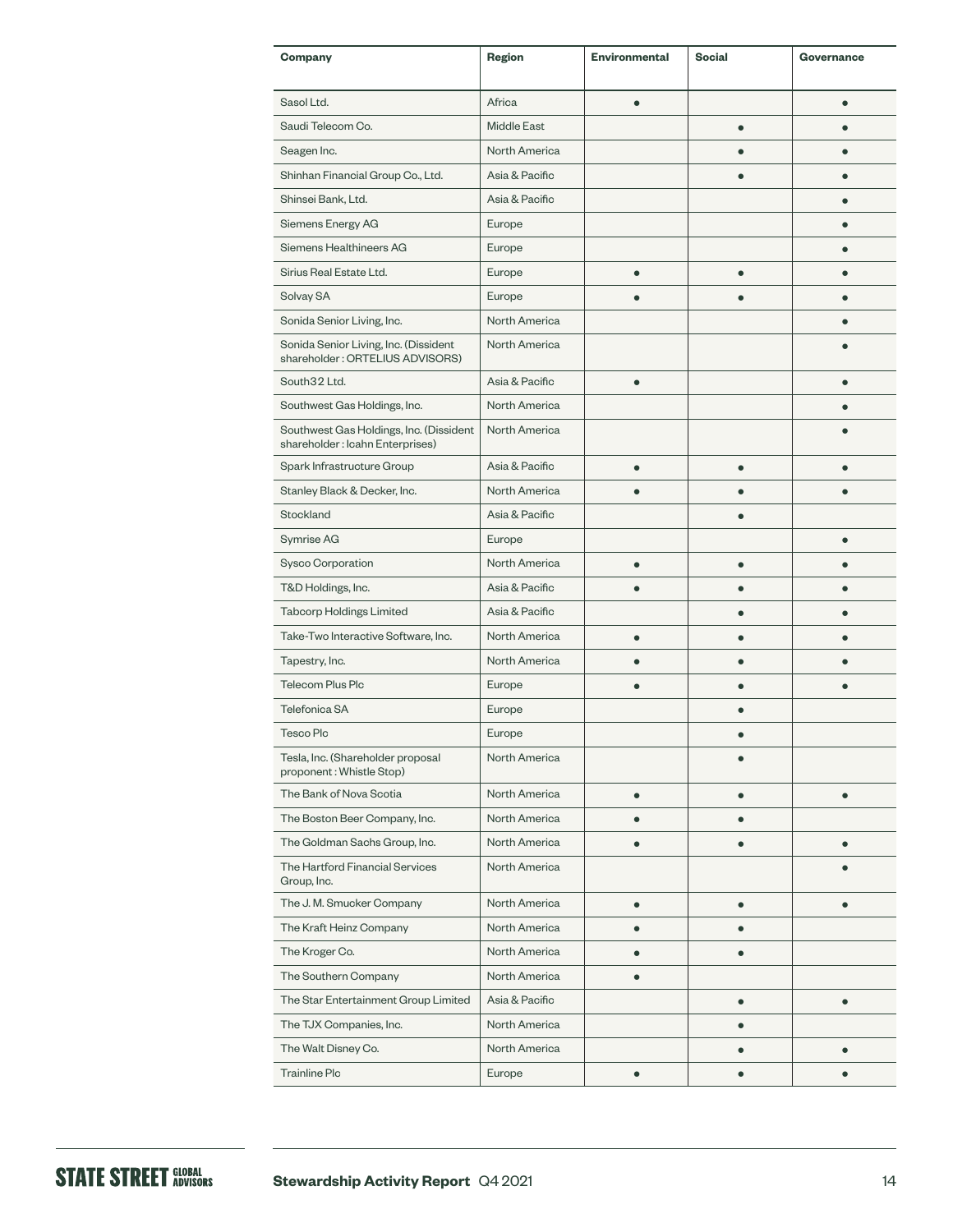| Company                  | Region         | <b>Environmental</b> | <b>Social</b> | Governance |
|--------------------------|----------------|----------------------|---------------|------------|
| Tritax Big Box REIT Plc  | Europe         |                      |               |            |
| Uber Technologies, Inc.  | North America  |                      |               |            |
| Under Armour, Inc.       | North America  |                      |               |            |
| Volkswagen AG            | Europe         |                      |               |            |
| Vonovia SE               | Europe         |                      |               |            |
| Walmart Inc.             | North America  |                      |               |            |
| Wells Fargo & Company    | North America  | $\bullet$            |               |            |
| Wereldhave NV            | Europe         |                      |               |            |
| Wesfarmers Limited       | Asia & Pacific |                      |               |            |
| Westpac Banking Corp.    | Asia & Pacific |                      |               |            |
| Weyerhaeuser Company     | North America  |                      |               |            |
| Woolworths Group Limited | Asia & Pacific |                      |               |            |
| Yamaha Motor Co., Ltd.   | Asia & Pacific |                      |               |            |
| Zalando SE               | Europe         |                      |               |            |
| Zendesk, Inc.            | North America  |                      |               |            |
| Zogenix, Inc.            | North America  |                      |               |            |